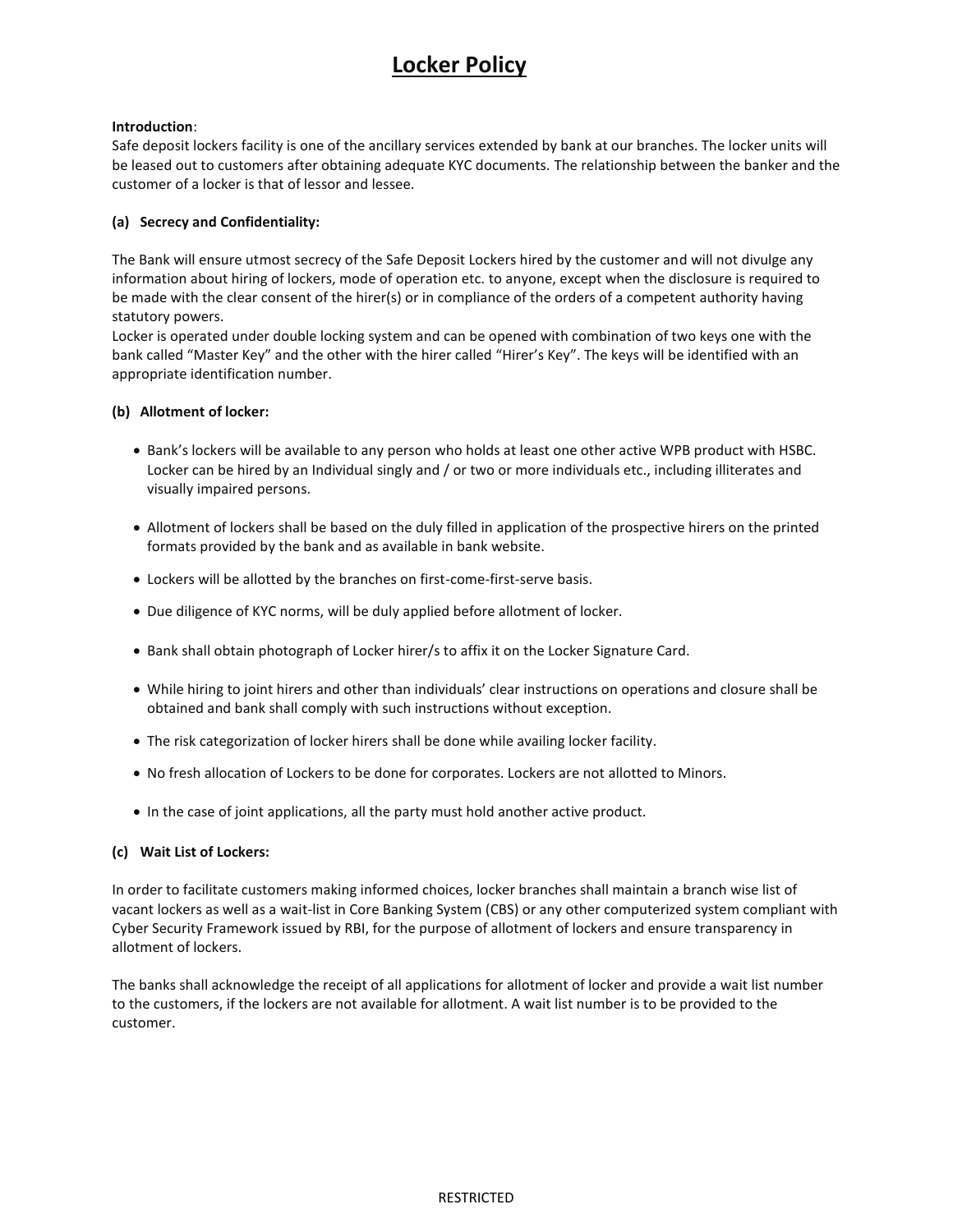## **(d) Fixed Deposit as Security for Lockers:**

It is optional for the bank to take a minimum fixed deposit to ensure prompt payment of locker rent, at the time of allotment named as Key caution Deposit to be obtained from customer which would cover 3 years of rent and the charges for breaking open the locker in case of an eventuality.

However, in HSBC, we do not insist the Fixed Deposit from the customer since the we collect locker rent in advance.

## **(e) Providing a copy of the agreement:**

All joint holders are required to sign the Locker agreement. Branches are mandated to give a copy of the signed agreement to the locker-hirer at the time of allotment of the locker.

## **(f) Locker rent and other charges:**

- Bank collects rent for providing the service of locker facility.
- The rent and service charges will be decided by the Bank, depending on the locker size which is subject to change.
- The rent tariff and related service charges will be advised to the customers suitably at the time of allotment. The same will also be available at all branches/website.

## **(g) Recovery of rent from hirer(s):**

- Safe Deposit Locker rent will be payable in advance in the beginning of expiry of locker lease.
- In the event of locker rent remaining unpaid for three years, the Bank will have the right to refuse access to the locker and without prejudice to Bank's right to break open the locker.
- Standing Instructions for auto debit from the account to be set up for Annual rent to be collected.

# **(h) Operations of Safe Deposit Vaults/Lockers:**

- Branches will exercise due care and necessary precaution for the protection of the lockers provided to the customer.
- The locker hirer and/or the persons duly authorized by him/ her only shall be permitted to operate the locker after successful verification of their identity and recording of the authorization by the officials concerned of the bank.
- The Hirer/s can operate the Safe Deposit Locker only on the Bank's working days and during the business hours of the Bank.
- Before operating the locker, the hirer/s should sign the locker operation register, maintained at the branch, with 'IN' time and complete operation with 'OUT' time and signature.
- Additionally, Bank to update the locker access details in HUB system before allotting operation of the locker.
- Only one customer is permitted at a time to operate locker. In case of joint holders both the holders are permitted at a time, if sought. (Maximum 4 joint Locker holders can be allowed to operate the locker)
- The bank's officer authorizing the locker-hirer to access the locker, after unlocking the first key / password shall not remain present when the locker is opened by the locker-hirer. The banks shall ensure that there is adequate privacy to the locker-hirers in the operations when customers access the lockers at the same time.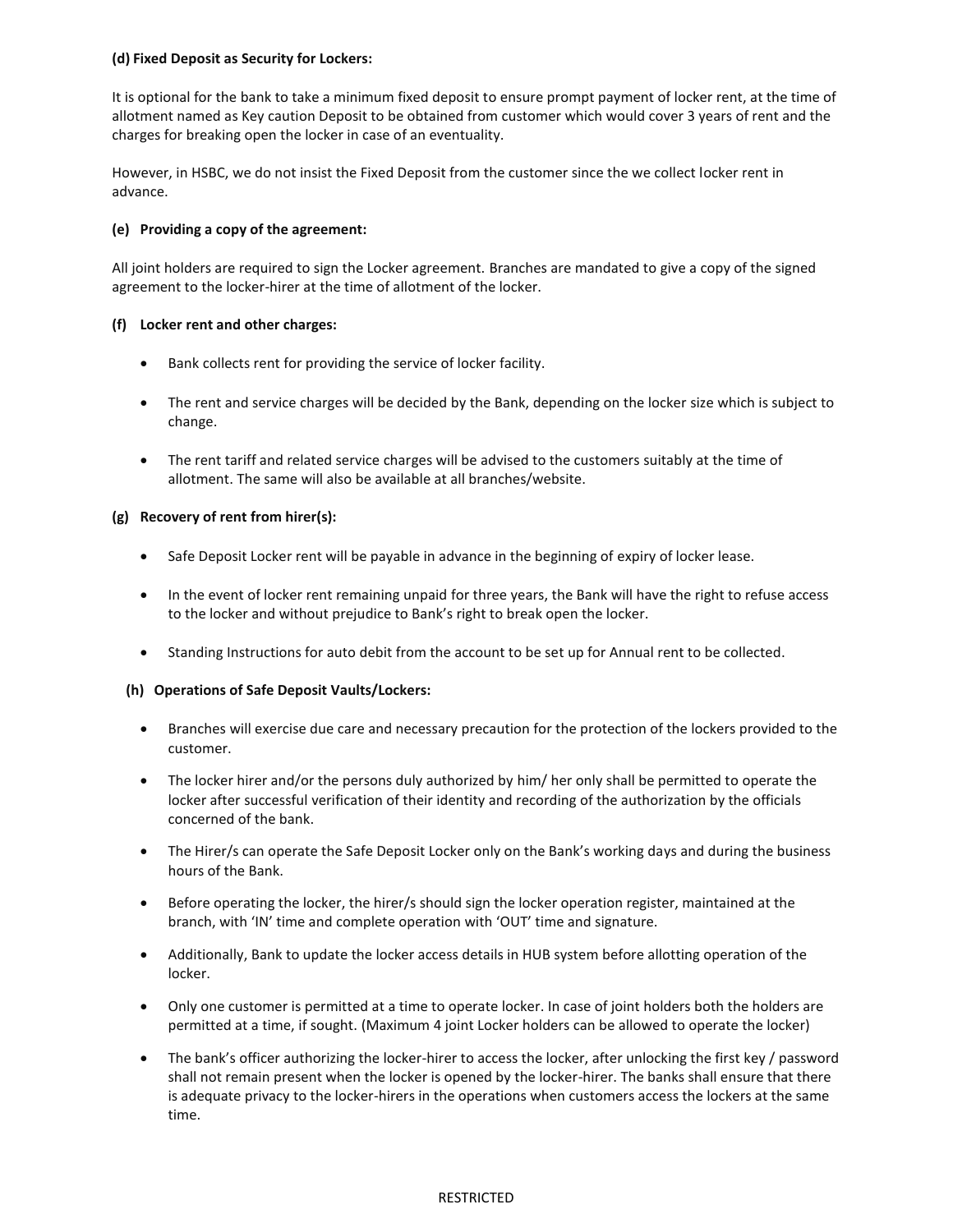- Banks shall send an email and SMS alert to the registered email ID and mobile number of the customer before the end of the day as a positive confirmation intimating the date and time of the locker operation and the redressal mechanism available in case of unauthorized locker access.
- The Locker can be surrendered at any time during the contract period.

## **(i) Measures relating to lockers which have remained "Inoperative"**

- Where the lockers have remained un operated for more than seven years and also if the locker hirer cannot be located irrespective of risk category, locker hirer/s are to be contacted and be advised to either operate the locker or to surrender it. This exercise will be carried out even if the locker hirer is paying the rent regularly.
- Further, branches will ask all locker hirer/s to give a justification for non-operation of a locker in writing if they wish to continue and rent is paid. Basis the justification, branches will allow the locker hirer to continue with the locker operations.
- In case the locker-hirer does not respond nor operate the locker, branches will consider opening the lockers after giving them a due notice.

# **(j) Embossing identification code:**

- Branches will ensure that identification Code of the bank / branch is embossed on all the locker keys with a view to facilitate Authorities in identifying the ownership of the locker keys.
- Further, the custodian of the locker shall, regularly/periodically, check the keys maintained in the branch to ensure that they are in proper condition.
- Banks shall permit the locker-hirer to operate the locker only with the key provided by the bank.
- Only one key per locker will be provided to the locker holders at the time of allotment, irrespective of the number of holders.

#### **(k) Breaking Open of Locker policy:**

- Break-open of locker may happen either at the request of the hirer/s (read as "Loss of Key") or in case of seizure of lockers or by the bank (read as "non-payment of locker Rent" or "Inoperative lockers").
- If the key of the locker, supplied by bank is lost by customer, the same shall notify the bank immediately. An undertaking may also be obtained from the customer that the key lost, if found in future, will be handed over to the bank.
- Break Open charges (including "Replacement of Lock" and "New Keys") shall be recoverable from the hirer/s.
- **•** Before breaking open the locker, the bank shall give due notice to the locker-hirer through a letter and through email and SMS alert to the registered email id and mobile phone number.
- If the letter is returned undelivered or the locker-hirer is not traceable, the bank shall issue public notice in two newspaper dailies (one in English and another in local language) giving reasonable time to the locker-hirer or to any other person/s who has interest in the contents of locker to respond.
- Bank shall engage with the bank empaneled vendors to break open the lockers.
- When the locker has to be broken at the request of the hirer, the same shall take place in the presence of the hirer or his nominee, as the case may be.

# RESTRICTED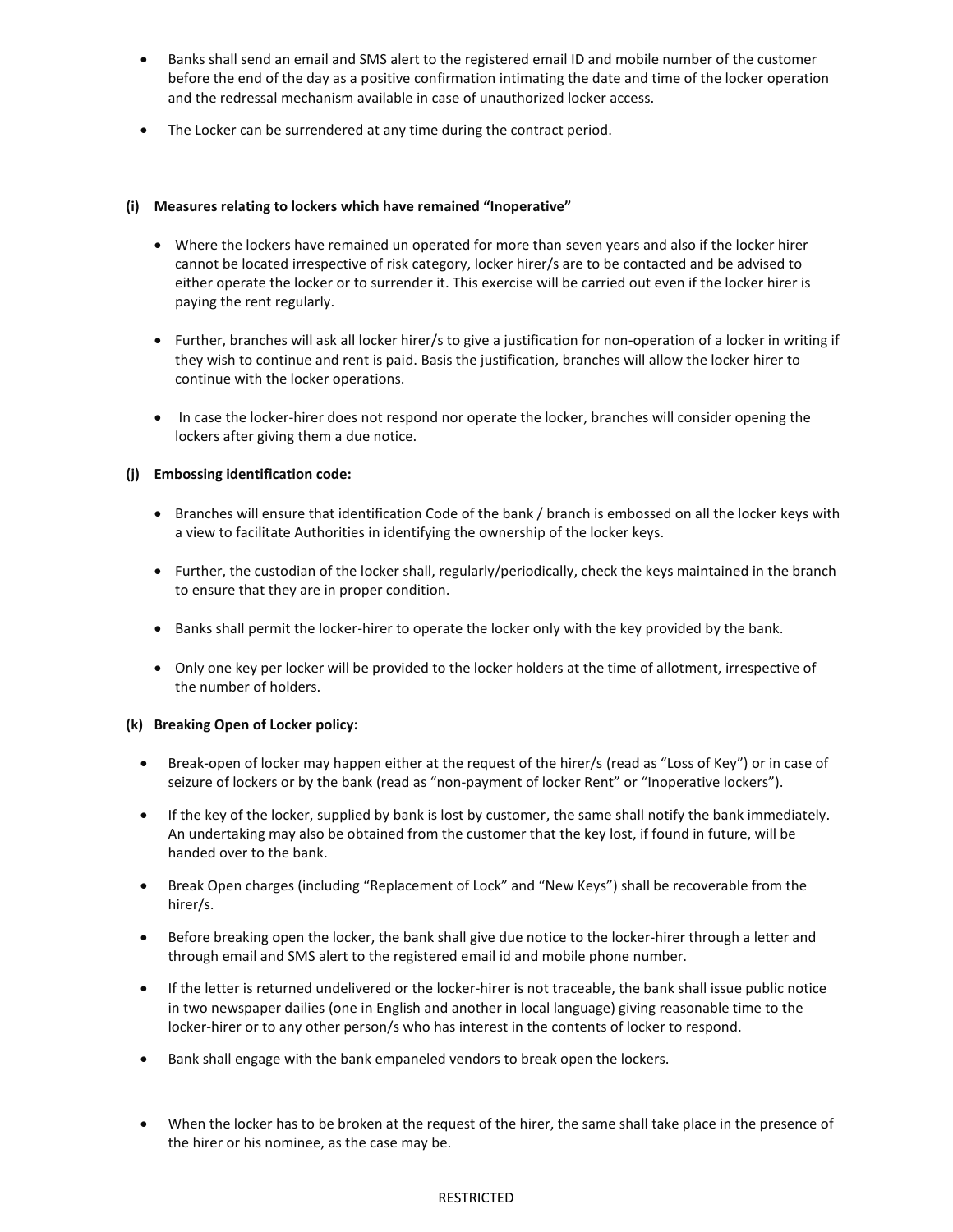- When the locker broken at the instance of the bank,
- a) the customer shall be provided notices in advance as per the internal procedures and then it will be broken open by the representative of the manufacturers /suppliers in the presence of One Bank Officer and two independent witnesses i.e. one of which will not be related to locker and the notary public / Bank empaneled lawyer, who must certify the fact of breaking open the locker in his presence.
- b) Banks shall also record a video of the break open process together with inventory assessment and its safe keep and preserve the same so as to provide evidence in case of any dispute or Court case in future.
- c) Stock of inventory will be prepared by the Bank after breaking open of the locker and during settlement of claims, is in the appropriate forms.
- d) Further, banks shall not open sealed/closed packets left with them for safe custody or found in locker while releasing them to the nominee(s) and surviving locker hirers / depositor of safe custody article, unless required by law.

## **(l) Freezing / Unfreezing of Lockers:**

The Bank will give due cognizance to orders received from a competent Regulatory Authority having statutory powers for freezing / unfreezing of locker. Bank should follow the laid down process after obtaining approval from the Legal Department.

## **(m) Death Claim Policy:**

- In the case of death of a hirer or a surviving hirer, bank to annotate the person as "Deceased" in the record and on the designated locker.
- On completion of "Deceased" annotation, access to the locker should be allowed on production of legal representation.
- Where authority has been given to the survivor or survivors to operate the locker in writing specifically at the time of lease of the locker, in the case of joint account, the question of legal representation does not arise unless the survivor also expires.
- Access may however be allowed, for making an inventory of the contents with a view to obtaining the necessary legal representation to known heirs of the deceased in the presence of their lawyers / solicitors or to persons authorized by a court for this purpose.
- Section 45ZE/45ZF of the Banking Regulation Act, 1949 does not preclude a minor from being a nominee for obtaining delivery of the contents of a locker. However, in such cases, the responsibility of the bank will be to ensure that when the contents of a locker were sought to be removed on behalf of the minor nominee, the articles were handed over to a person who, in law, was competent to receive the articles on behalf of the minor.
- Banks shall settle the claims in respect of deceased locker hirers and shall release contents of the locker to survivor(s) / nominee(s), as the case may be, within a period not exceeding 15 days from the date of receipt of the claim subject to the production of proof of death of the depositor and suitable identification of the claimant(s) with reference to nomination, to the bank's satisfaction.

However, banks will take the following precautions before handing over the contents:

 Branches will exercise due care and caution in establishing the identity of the survivor(s) / nominee and the fact of death of the locker hirer by obtaining appropriate documentary evidence;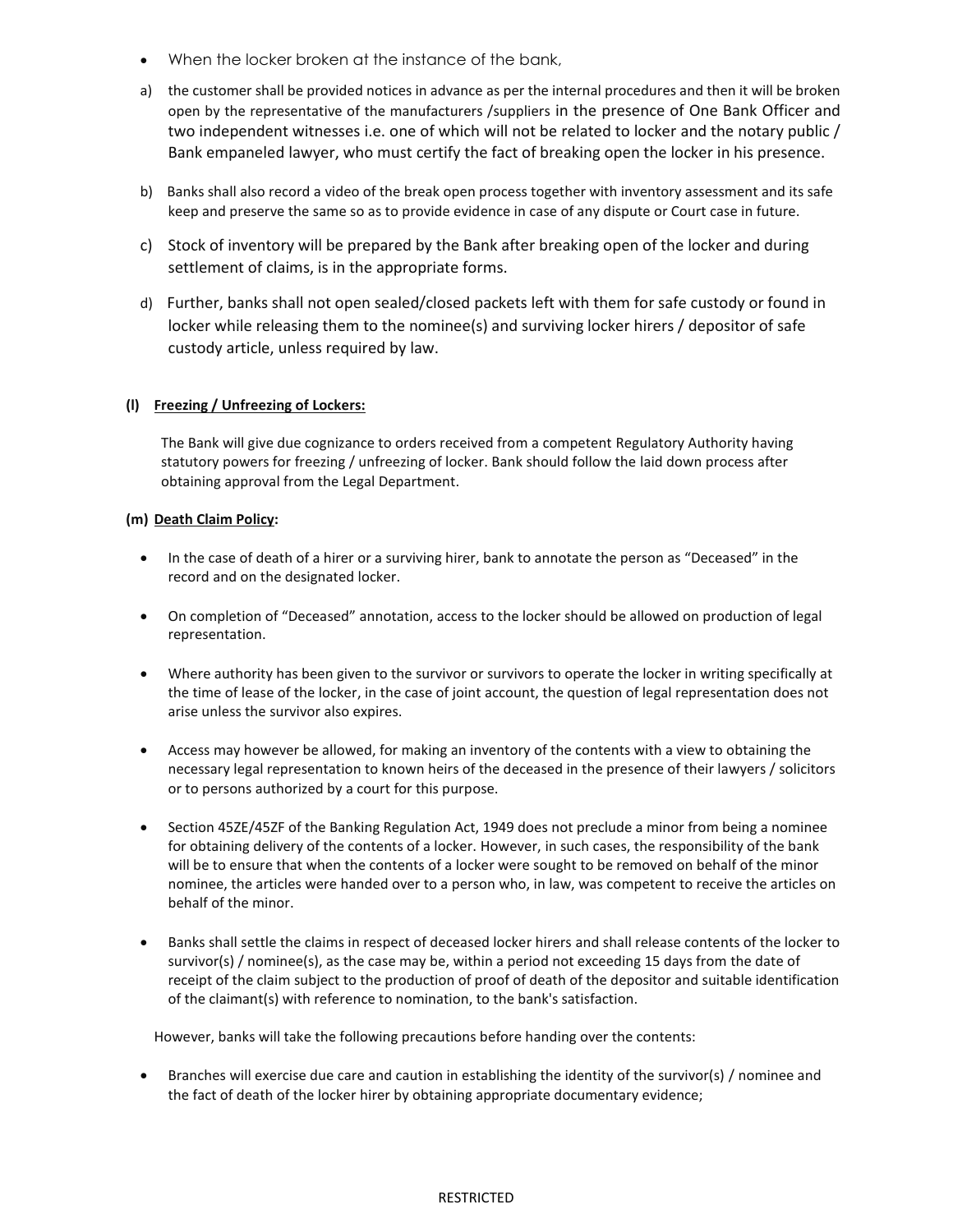- Branches will make diligent effort to find out if there is any order from a competent court restraining the bank from giving access to the locker of the deceased; and
- Branches will make it clear to the survivor(s) / nominee that access to locker is given to them only as a trustee of the legal heirs of the deceased locker hirer i.e., such access given to him shall not affect the right or claim which any person may have against the survivor(s) / nominee to whom the access is given.

## **(n) Nomination Policy**

The banks shall offer nomination facility in case of safe deposit lockers and safe custody of articles, in accordance with the provisions of section 45-ZC to 45-ZF of the Banking Regulation Act, 1949 and Banking Companies (Nomination) Rules, 1985/Co-operative Banks (Nomination) Rules, 1985.

- The Branches should insist upon nomination to simplify legal formalities in the event of death of the customer. If the customer does not opt for registration of nomination, Locker staff must request the customer to advise the same in writing. If the customer is not willing to provide his refusal in writing, a notification about non-availing of nomination facility by the customer should be provided on the Locker Hire Form by the Locker staff by affixing a stamp "Nomination Facility Declined".
- In case the nominee is a minor, the same procedure as prescribed for the bank accounts shall be followed by the banks. A passport size photo of the nominee attested by the customer to be obtained at his/her option and preserved in the records.
- Nomination, cancellation or variation in existing nomination can be made either at the time of hiring of the locker or subsequently at any time during occupancy of the locker.
- The prescribed form of nomination or cancellation / variation of nomination, as the case may be obtained from hirer/s duly completed in all respects, which will be recorded in a register maintained with the Bank and an acknowledgement given to the hirer.

# **(o) Procedure for return of contents of Lockers to Survivor/Nominee/Legal heirs:**

In order to ensure that the contents of lockers are returned to the genuine nominee, as also to verify the proof of death, bank has devised our own claim formats and will also follow the procedure suggested by the Indian Banks' Association /appropriate authorities.

#### **(p) Access to the safe deposit lockers (with survivor / nominee clause)**

I. If the sole locker hirer nominates a person, banks will give access to nominee to remove the contents of the locker in the event of the death of the sole locker hirer.

II. In case the locker was hired jointly with the instructions to operate it under joint signatures, and the locker hirer(s) nominates person, in the event of death of any of 6 the locker hirers, the bank should give access of the locker and the liberty to remove the contents jointly to the survivor(s) and the nominee.

III. In case the locker was hired jointly with survivorship clause and the hirers instructed that the access of the locker should be given over to "either or survivor", "anyone or survivor" or "former or survivor" or according to any other survivorship clause, banks will follow the mandate in the event of the death of one or more of the locker-hirers.

# **(q) Access to the safe deposit lockers (without survivor / nominee clause)**

There is an imperative need to avoid inconvenience and undue hardship to legal heir(s) of the locker hirer(s). In case where the deceased locker hirer had not made any nomination or where the joint hirers had not given any mandate that the access may be given to one or more of the survivors by a clear survivorship clause, the bank will adopt a customer-friendly claim procedure, drawn up, then and there, for giving access

## RESTRICTED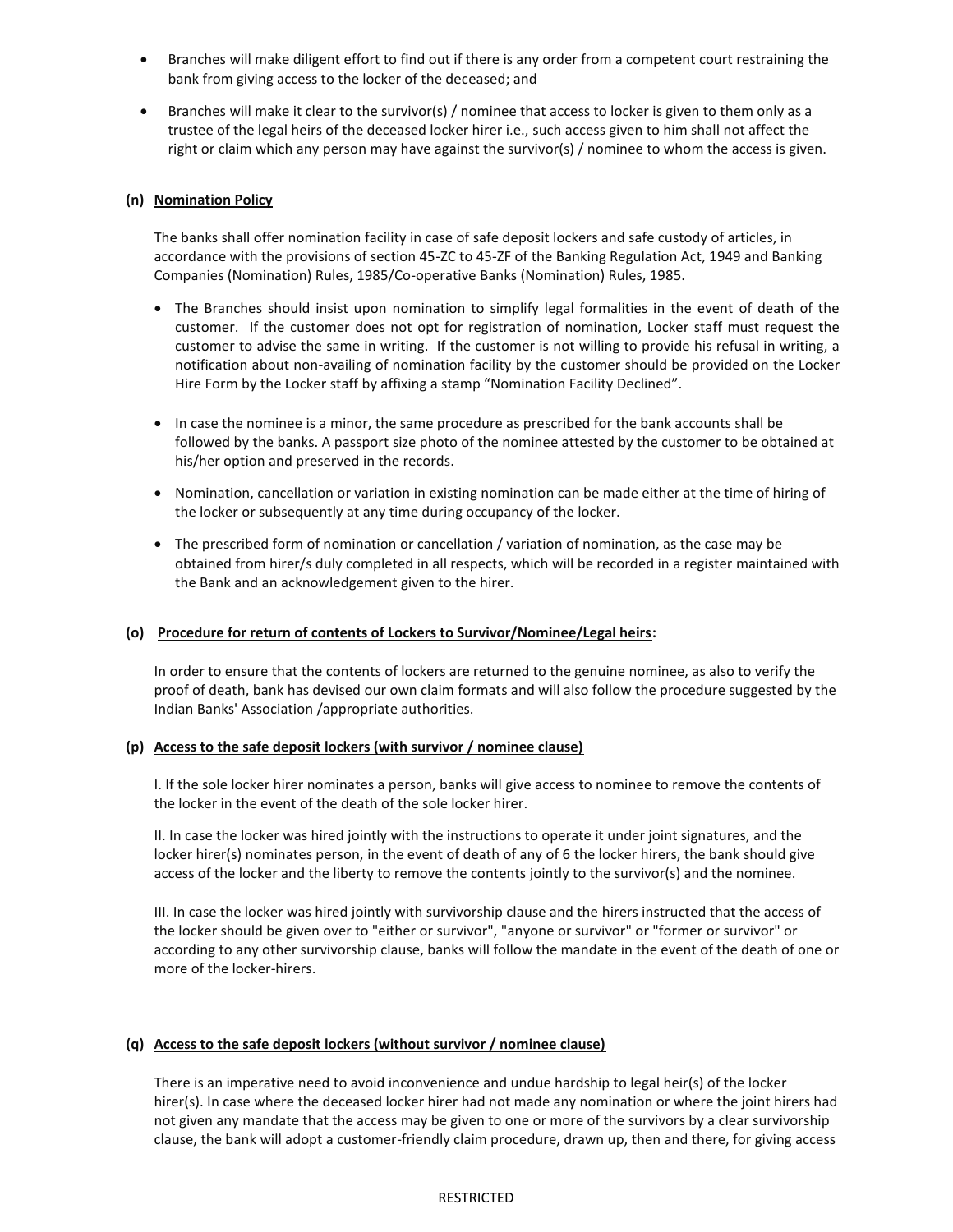to legal heir(s) / legal representative of the deceased locker hirer. 7 The Bank shall also be guided by the provisions of Sections 45 ZC to 45 ZF of the Banking Regulation Act, 1949 and the Banking Companies (Nomination) Rules, 1985 and the relevant provisions of Indian Contract Act and Indian Succession Act.

Further, subject to Bank's internal policy, it is bank's discretion to allow the nominee/ survivor(s) / legal heir(s) to continue with the locker.

#### **(r) Surrender of Locker:**

- Locker can be surrendered by the hirer/s at any time during the contract period through a written application and handing over of keys to the Bank Officials.
- Bank can also request for surrender of locker with due notice.
- In cases where the hirer wishes to surrender the locker before expiry of existing lease period, the proportionate amount of advance rent collected shall be refunded to the customer.
- Surrender of the locker after expiry of the lease period, will be allowed on payment of arrears of locker rent, at the stipulated rate structure.

## **(s) Settlement of Claim:**

Settlement of claim to the nominee or the legal heirs shall be subject to the following:

- Proper identification and establishing the identity of the survivor(s) / nominee(s)
- Production of death certificate issued by competent authority.
- There should not be any order from a competent court restraining the bank from giving access to the locker of the deceased.
- In case of nomination being available, contents of the locker shall be delivered to the nominee after proper identification of the nominee and subject to production of necessary documents.
- Where no nomination is available, settlement shall be made to the legal heirs as per Bank's claim settlement policy.

#### **(t) Other aspects:**

The Bank will exercise due care and necessary precautions for the protection of lockers and the locker hirer while operating the locker.

#### **Compensation Policy / Liability for Banks:**

- (a) Bank with the approval of their Board, have an insurance policy to minimize the loss due to incidents like robbery, fire, natural calamities, loss during shifting/merger of branch, etc., affecting contents of lockers
- (b) Bank owns the responsibility for the safety and security of the premises, i.e. fire, theft/ burglary/ robbery, dacoity, building collapse due to its own shortcomings, negligence and by any act of omission/commission, in which the safe deposit vaults are housed.

 In instances where loss of contents of locker are due to incidents mentioned above or attributable to fraud committed by its employee(s), the banks' liability shall be for an amount equivalent to one hundred times the prevailing annual rent of the safe deposit locker will be paid to the customer as compensation.

- (c) The Bank will, in no way, be responsible / liable for the contents/articles kept in the locker by the hirer.
- (d) Force Majeure:

#### RESTRICTED